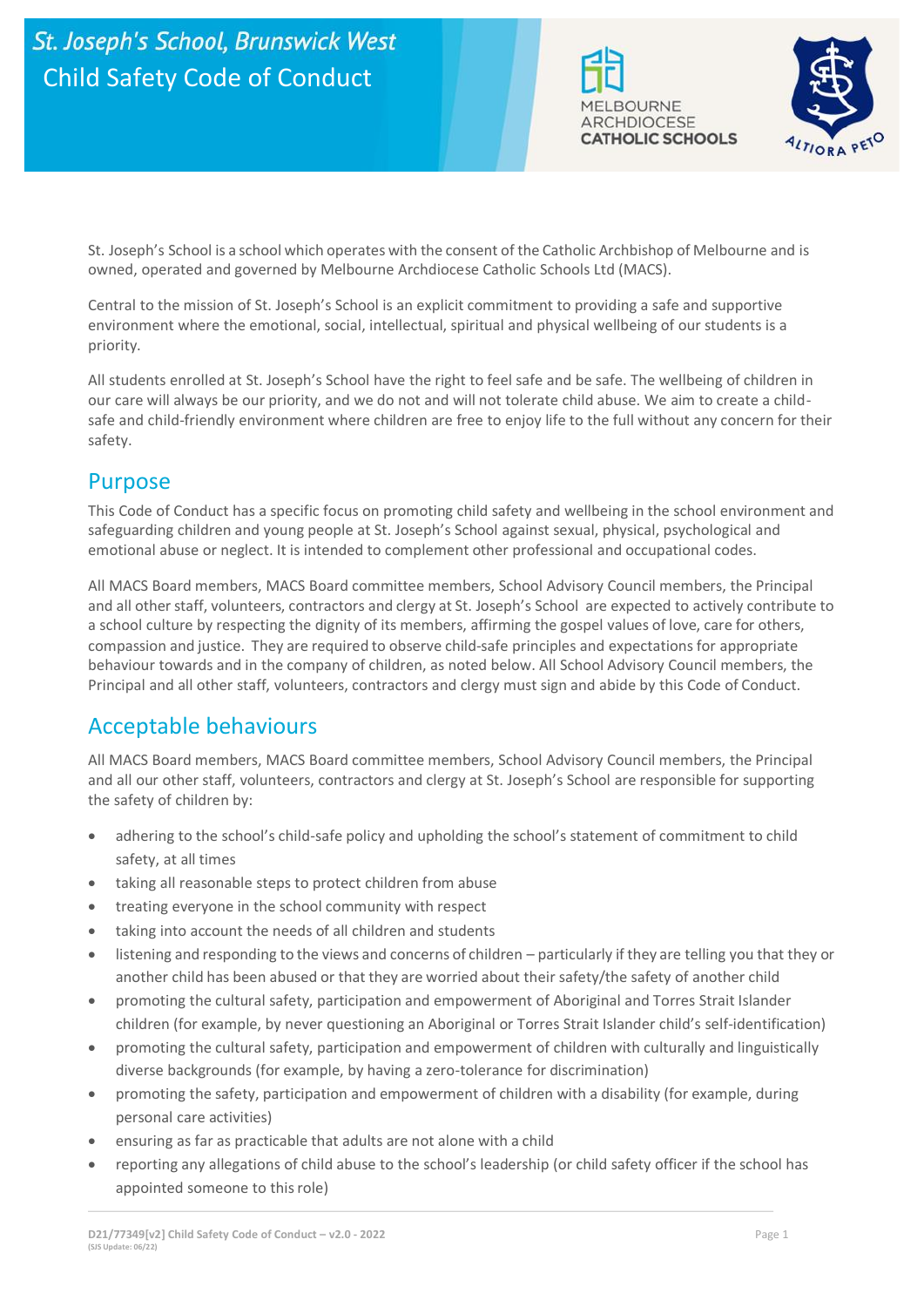- understanding and complying with all reporting obligations as they relate to mandatory reporting and reporting under the *Crimes Act 1958* (Vic.)
- understanding and complying with all obligations as they relate to the reportable conduct scheme including reporting allegations of reportable conduct in accordance with the schools reportable conduct policy
- reporting any child safety concerns to the school's leadership (or child safety officer if the school has appointed someone to this role)
- ensuring as quickly as possible that the child is safe if an allegation of child abuse is made
- reporting to the Victorian Institute of Teaching (VIT) any charges, committals for trial or convictions in relation to a sexual office by a registered teacher, orspecific allegations or concerns about a registered teacher
- ensuring they comply with any and all applicable professional or occupational codes of conduct.

# Unacceptable behaviours

All MACS Board members, MACS Board committee members, School Advisory Council members, the Principal and all our other staff, volunteers, contractors and clergy at St. Joseph's School must not:

- ignore or disregard any suspected or disclosed child abuse
- develop any special relationships with children that could be seen as favouritism (for example, the offering of gifts or special treatment for specific children)
- exhibit behaviours with children which may be construed as unnecessarily physical (for example, inappropriate sitting on laps)
- put children at risk of abuse (for example, by locking doors)
- initiate unnecessary physical contact with children or do things of a personal nature that a child can do for themselves (for example, toileting or changing clothes)
- engage in open discussions of a mature or adult nature in the presence of children (for example, personal social activities)
- use inappropriate language in the presence of children
- express personal views on cultures, race or sexuality in the presence of children
- discriminate against any child, including because of age, gender, race, culture, vulnerability, sexuality, ethnicity or disability
- work with children while under the influence of alcohol or illegal drugs
- have contact with a child or their family outside school without the school leadership's or child safety officer's (if the school has appointed someone to this role) knowledge and/or consent or the school governing authority's approval (for example, unauthorised after-hours tutoring, private instrumental/other lessons or sport coaching); accidental contact, such as seeing people in the street, is appropriate
- have any online contact with a child (including by social media, email, instant messaging) or their family unless necessary (for example, providing families with eNewsletters or assisting students with their schoolwork)
- use any personal communication channels/devices such as a personal email account
- exchange personal contact details such as phone numbers, social networking sites or email addresses
- photograph or video a child without the consent of the parents, guardians or carers
- consume alcohol or drugs at school or at school events in the presence of children.

### Teachers

Teachers are also required to abide by the principles relating to relationships with students as set out in the Victorian Teaching Profession's Code of Conduct published by the VIT. These principles include:

- knowing their students well, respecting their individual differences and catering for their individual abilities
- working to create an environment which promotes mutual respect